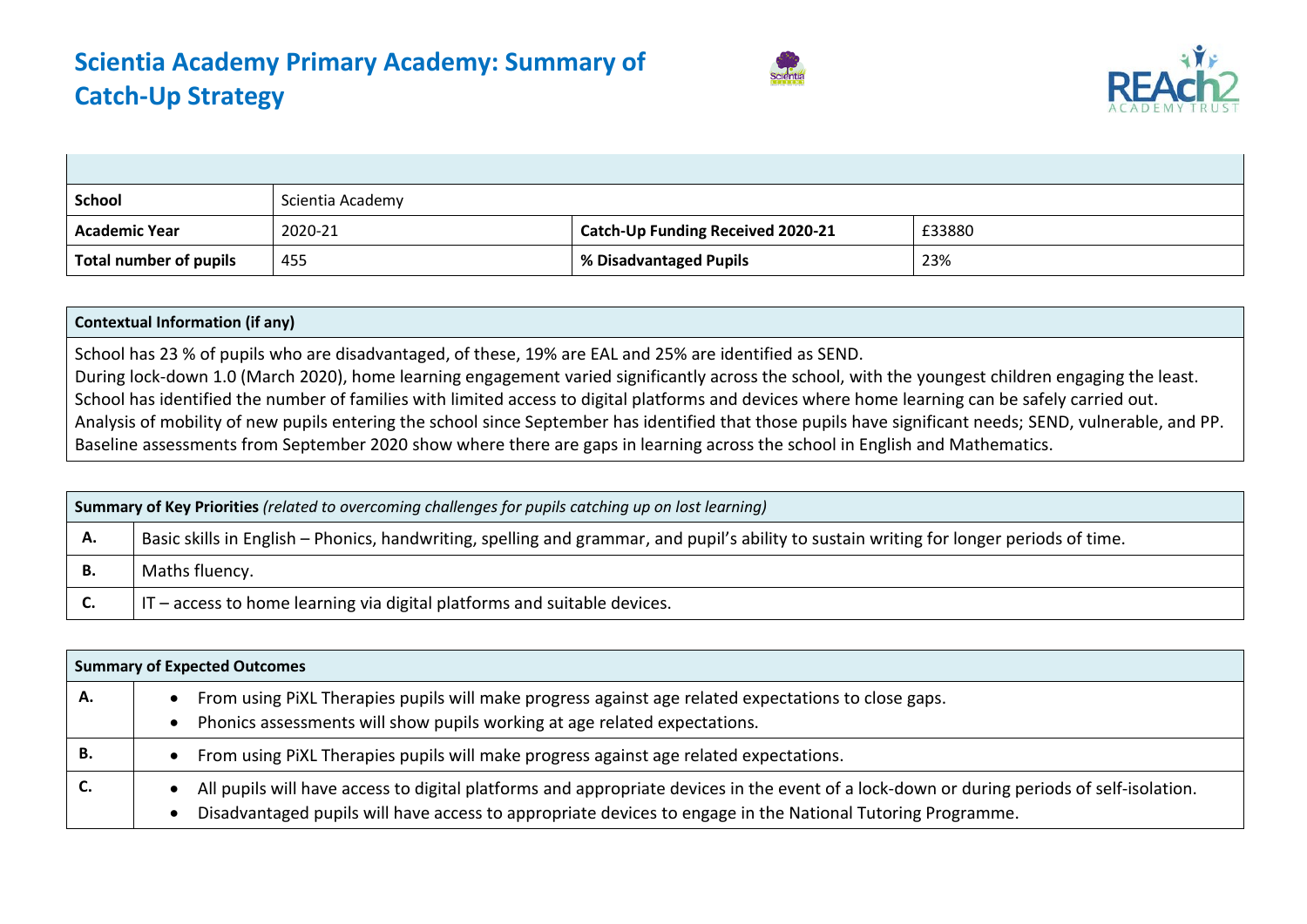|                                                                | <b>STRAND 1: TEACHING AND WHOLE SCHOOL STRATEGIES</b>                                                                                                                                                   |                                                                               |                                                                                             |                      |                                                                                                             |                            |                               |
|----------------------------------------------------------------|---------------------------------------------------------------------------------------------------------------------------------------------------------------------------------------------------------|-------------------------------------------------------------------------------|---------------------------------------------------------------------------------------------|----------------------|-------------------------------------------------------------------------------------------------------------|----------------------------|-------------------------------|
| <b>Element of Strand</b><br>(eg, Supporting Great<br>Teaching) | <b>Action/Strategy</b>                                                                                                                                                                                  | Which pupils have been<br>targeted for this<br>strategy? Who will<br>benefit? | <b>Expected Impact</b>                                                                      | <b>Staff</b><br>lead | <b>Monitoring:</b><br>When and how will<br>you evaluate impact?                                             | Cost<br>(School<br>Budget) | Cost<br>(National<br>Funding) |
| Supporting great<br>teaching                                   | Additional support for RWI lead<br>through development days.<br>RWI lead to support staff through<br>training<br>Additional purchase of reading<br>books<br>Subscription to RWI home<br>learning portal | All pupils                                                                    | Increased proportion of<br>outstanding phonics and<br>reading teaching                      | CS/SV                | Lesson observations<br>Data analysis shows<br>increased proportion of<br>pupils working at ARE or<br>above. | £10,000                    | £0                            |
| Supporting great<br>teaching                                   | Talk4Writing programme over<br>next 2 years                                                                                                                                                             | All pupils                                                                    | Improved outcomes in<br>writing across whole school<br>with good progress from<br>baseline. | SV/HB                | Lesson observations<br>Data analysis shows<br>increased proportion of<br>pupils working at ARE or<br>above. | £3000                      | £0                            |
| Supporting great<br>teaching                                   | Purchase Accelerated Reader and<br>implement across whole school                                                                                                                                        | All pupils                                                                    | Improved outcomes in<br>writing across whole school<br>with good progress from<br>baseline. | SV/HB                | Lesson observations<br>Data analysis shows<br>increased proportion of<br>pupils working at ARE or<br>above. | £4151                      | £0                            |
| <b>Cost - Sub-totals</b>                                       |                                                                                                                                                                                                         |                                                                               |                                                                                             |                      | £17151                                                                                                      | £0                         |                               |
|                                                                |                                                                                                                                                                                                         |                                                                               |                                                                                             |                      | <b>Total budgeted cost for Strand 1</b>                                                                     | £17151                     |                               |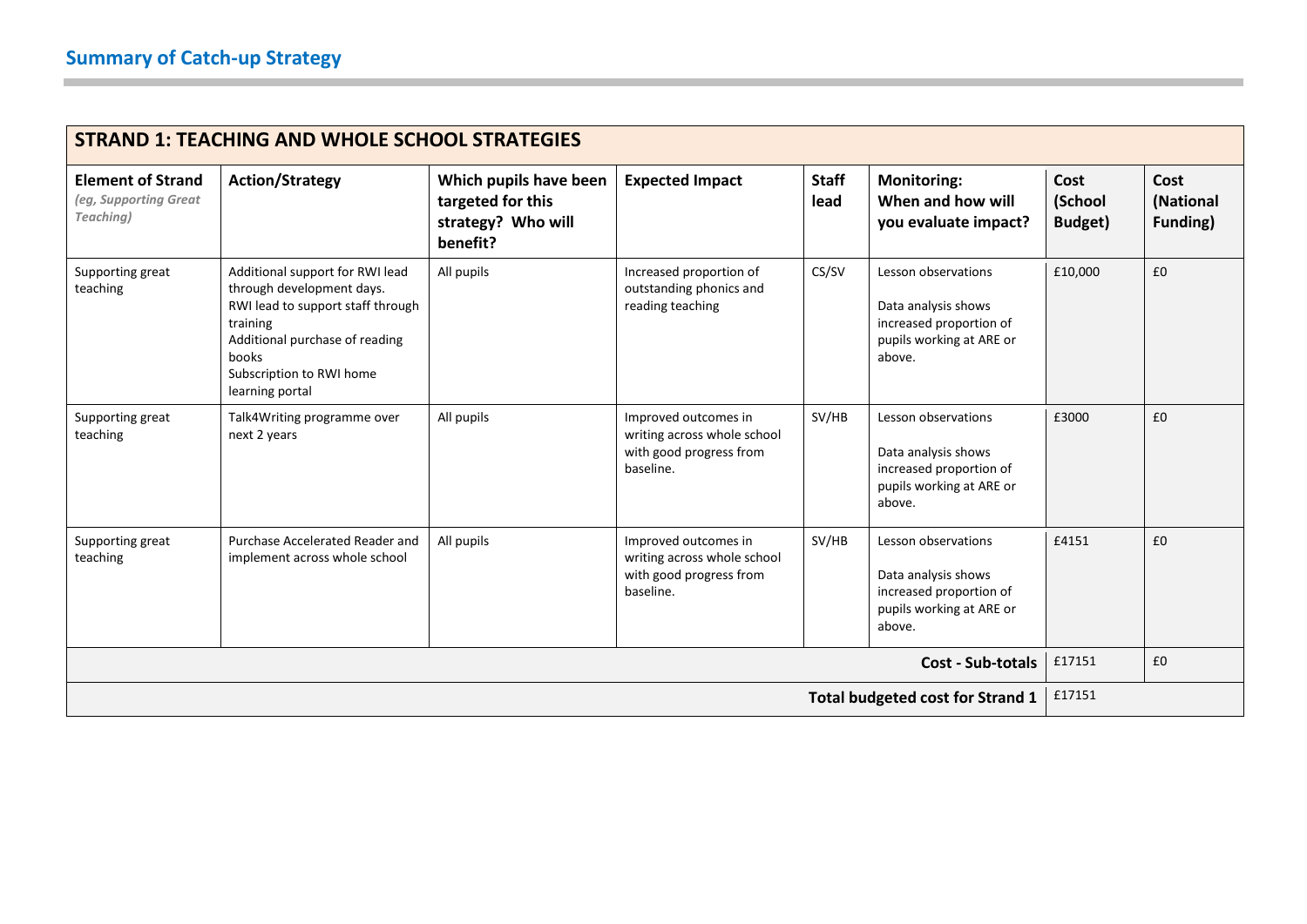| <b>STRAND 2: TARGETED SUPPORT</b>                                                |                                                                                                                                                                                                                    |                                                                                                                                                                               |                           |                                      |                                                                                                       |                                            |                                      |
|----------------------------------------------------------------------------------|--------------------------------------------------------------------------------------------------------------------------------------------------------------------------------------------------------------------|-------------------------------------------------------------------------------------------------------------------------------------------------------------------------------|---------------------------|--------------------------------------|-------------------------------------------------------------------------------------------------------|--------------------------------------------|--------------------------------------|
| <b>Element of Strand</b>                                                         | <b>Action/Strategy</b>                                                                                                                                                                                             | Which pupils have been<br>targeted for this strategy?<br>Who will benefit?                                                                                                    | <b>Expected</b><br>Impact | <b>Staff</b><br>lead                 | <b>Monitoring:</b><br>When and how will you<br>evaluate impact?                                       | Cost<br>(School<br>Budget)                 | Cost<br>(National<br><b>Funding)</b> |
| 1:1 and small group<br>interventions for<br>disadvantaged<br>pupils              | PiXL therapies,<br>$\bullet$<br>English and<br>Mathematics key<br>skills<br>Phonics catch up<br>Fresh Start<br>programme<br>Nuffield Language<br>Programme<br>Fresh Start<br>Nuffield Language<br>Programme - EYFS | • Year 3 to $6 -$ National<br><b>Tutoring Programme</b><br>Year 1 & 2 - HLTA<br>$\bullet$<br>Year 3 to 5 - HLTA<br>$\bullet$<br><b>EYFS - TAs</b><br>$\bullet$                | Improved<br>outcomes      | HB/LH<br>HB/LH<br><b>SV</b><br>FD/AJ | Pre and post<br>$\bullet$<br>assessments<br>Observations of<br>$\bullet$<br>delivery of<br>programmes | £9988.50 $-$<br>75% of a 30hr<br>a week TA |                                      |
| 1:1 and small group<br>interventions for all<br>pupils who have fallen<br>behind | PiXL therapies,<br>$\bullet$<br>English and<br>Mathematics key<br>skills<br>Phonics catch up<br><b>Fresh Start</b><br>programme<br>Nuffield Language<br>$\bullet$<br>Programme - EYFS                              | Year 1 to 6 - Catch-Up<br>$\bullet$<br>teachers x 5 (3 days per week)<br>Year 1 & 2 - HLTA<br>$\bullet$<br>Years 3 to 5 - HLTA<br>$\bullet$<br><b>EYFS - TAs</b><br>$\bullet$ | Improved<br>outcomes      | HB/LH<br>HB/LH<br>SV<br>FD/AJ        | Pre and post<br>$\bullet$<br>assessments<br>Observations of<br>delivery of<br>programmes              |                                            | £25,648.65                           |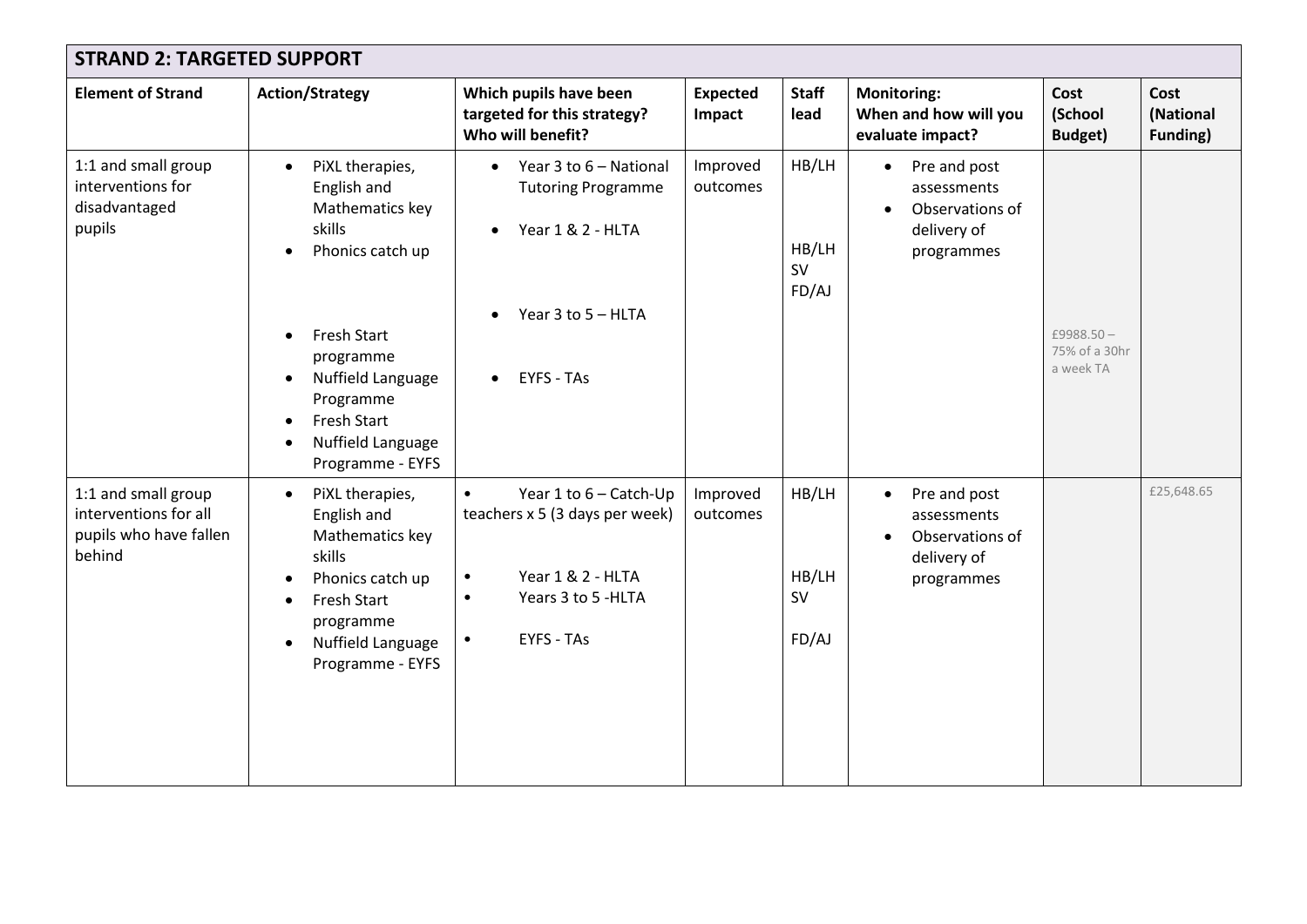| Extended school time             | <b>National Tutoring</b><br>Programme | Disadvantaged pupils<br>$-$ Years 3 to 6 |  |  | Pre and post assessments |            | £2193.75 |
|----------------------------------|---------------------------------------|------------------------------------------|--|--|--------------------------|------------|----------|
| Cost - Sub-totals                |                                       |                                          |  |  | £9988.50                 | £27,842.40 |          |
| Total budgeted cost for Strand 2 |                                       |                                          |  |  |                          | £37,830.44 |          |

| <b>STRAND 3: WIDER STRATEGIES</b>                         |                                               |                                                                               |                                                                                                                                                                                                                                          |                      |                                                                                  |                                     |                                      |
|-----------------------------------------------------------|-----------------------------------------------|-------------------------------------------------------------------------------|------------------------------------------------------------------------------------------------------------------------------------------------------------------------------------------------------------------------------------------|----------------------|----------------------------------------------------------------------------------|-------------------------------------|--------------------------------------|
| <b>Element of Strand</b><br>(eg, Access to<br>technology) | <b>Action/Strategy</b>                        | Which pupils have been<br>targeted for this<br>strategy? Who will<br>benefit? | <b>Expected Impact</b>                                                                                                                                                                                                                   | <b>Staff</b><br>lead | <b>Monitoring:</b><br>When and how will<br>you evaluate impact?                  | Cost<br>(School<br>Budget)          | Cost<br>(National<br><b>Funding)</b> |
| Supporting<br>parents and<br>carers                       | To set up home learning<br>platform - Showbie | All pupils - whole<br>school                                                  | Improved<br>$\bullet$<br>access to<br>home learning<br>Improved<br>$\bullet$<br>communicatio<br>n between<br>school and<br>home<br>Education not<br>$\bullet$<br>interrupted by<br>local lock-<br>downs and<br>self-isolation<br>periods | <b>LH</b>            | Fortnightly check by<br>LH to see level of<br>engagement and<br>support parents. | £0                                  | £0                                   |
| Access to<br>technology                                   | Purchase further devices<br>for pupils        | Pupil identified to<br>have no access to<br>device at home                    | <b>Education not</b><br>interrupted by local                                                                                                                                                                                             | HB<br>МC             | Oversight of<br>engagement to<br>home learning                                   | £11326<br>(30 laptops)<br>using PP) | £6037.6<br>(16 laptops)              |